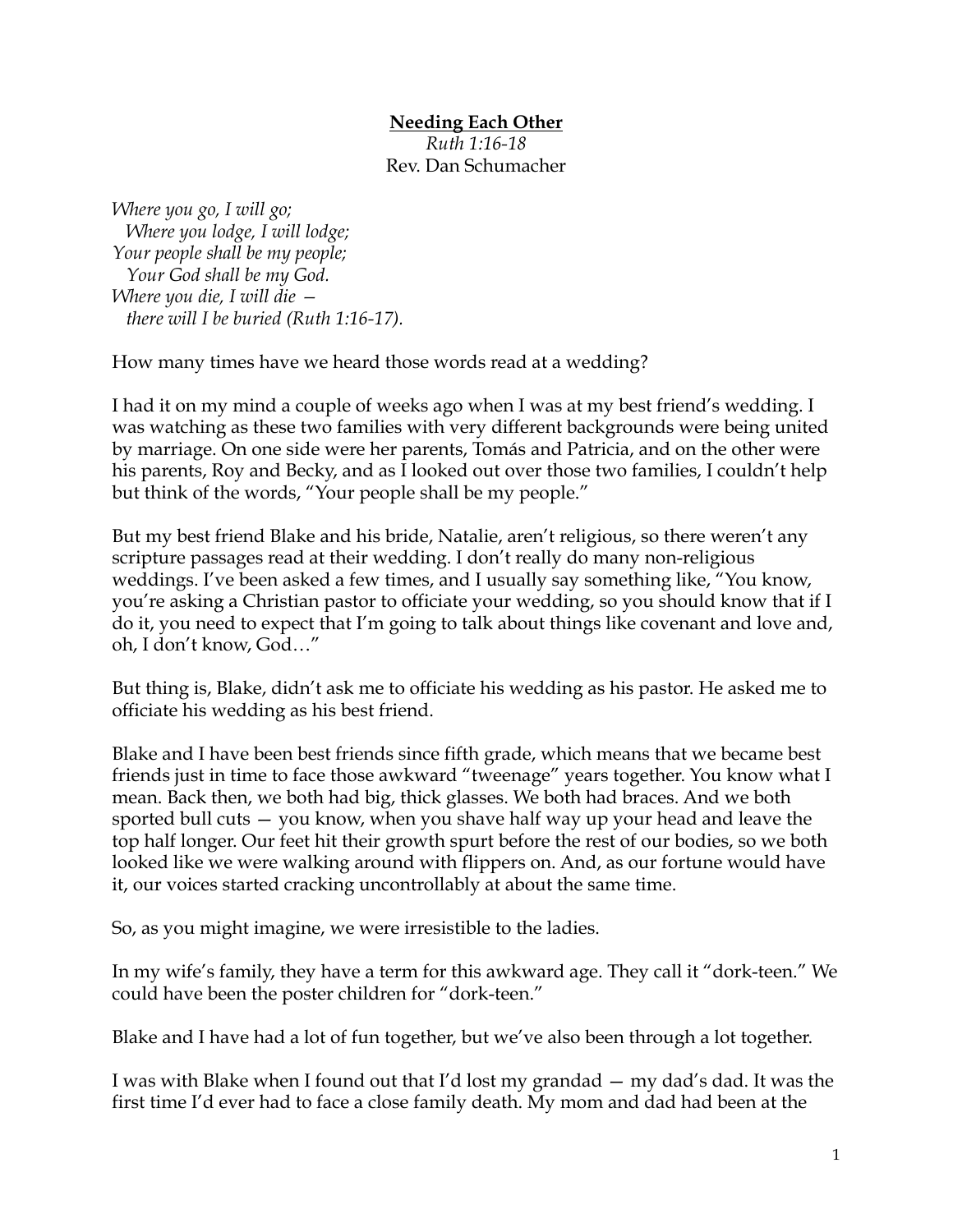hospital in Texas with him while he died. I'd stayed at Blake's house while they were gone. Mom called and told me over the phone. I felt like the air had been knocked out of me. I got real dizzy, put hands down on my knees — but before I could collapse, I felt Blake's arm wrap around me and prop me up.

Over twenty years ago, I asked Christen to marry me. When I asked her dad for his blessing, he said, "Well I always hoped that Christen would end up with you… or Blake." Since *I* was the one asking for his blessing to marry her, I was confused by his comment. I mean, was he still holding out hope for the "Blake" option?

On our wedding day, Blake stood by me as my best man as I married the love of my life. Of course I was going to stand with him — not as his pastor, but as his best friend.

But what Blake and I have been through together  $-$  even through all of these years  $$ is nothing compared to what Naomi and Ruth went through.

Their story begins with a severe famine in the land — which is ironic, because that land was Bethlehem, which literally means "House of Bread" or "House of Food." The famine was so bad that a man named, Elimelech, gathered his wife, Naomi, and their two sons, Mahlon and Chilion, and headed for Moab.

For faithful Israelites, Moab was synonymous with the notion of "Godless country." It was the last place Israelites would have wanted to go. But when you have a family to feed, you go where you have to in order to feed them. So they ventured to Moab in search of food and a chance of survival.

When they got there, things took a tragic turn. Without warning or reason, Elimelech died. Naomi's sons married Moabite women — Orpah and Ruth. But no sooner had they married when the two sons died, too.

Only men could work and make a living in that day and time. Now there were three women — three widows — who were far from home with no food, no shelter, no money, and no protection from the dangers of the world.

What would they do? Would they starve to death? Would they be destitute? Would bandits or other unsavory types take advantage of them? The situation was dire.

With no other logical choice before her, Naomi turned to her daughters-in-law and said, "Go back, each of you to your mother's house." It wasn't a rejection of her Moabite daughters. It was an act of care. She knew that the only way they'd survive was if they went back to the safety of their own clans, their own lodgings, their own people.

So she begged them, "Return to your own people. I can't take care of you."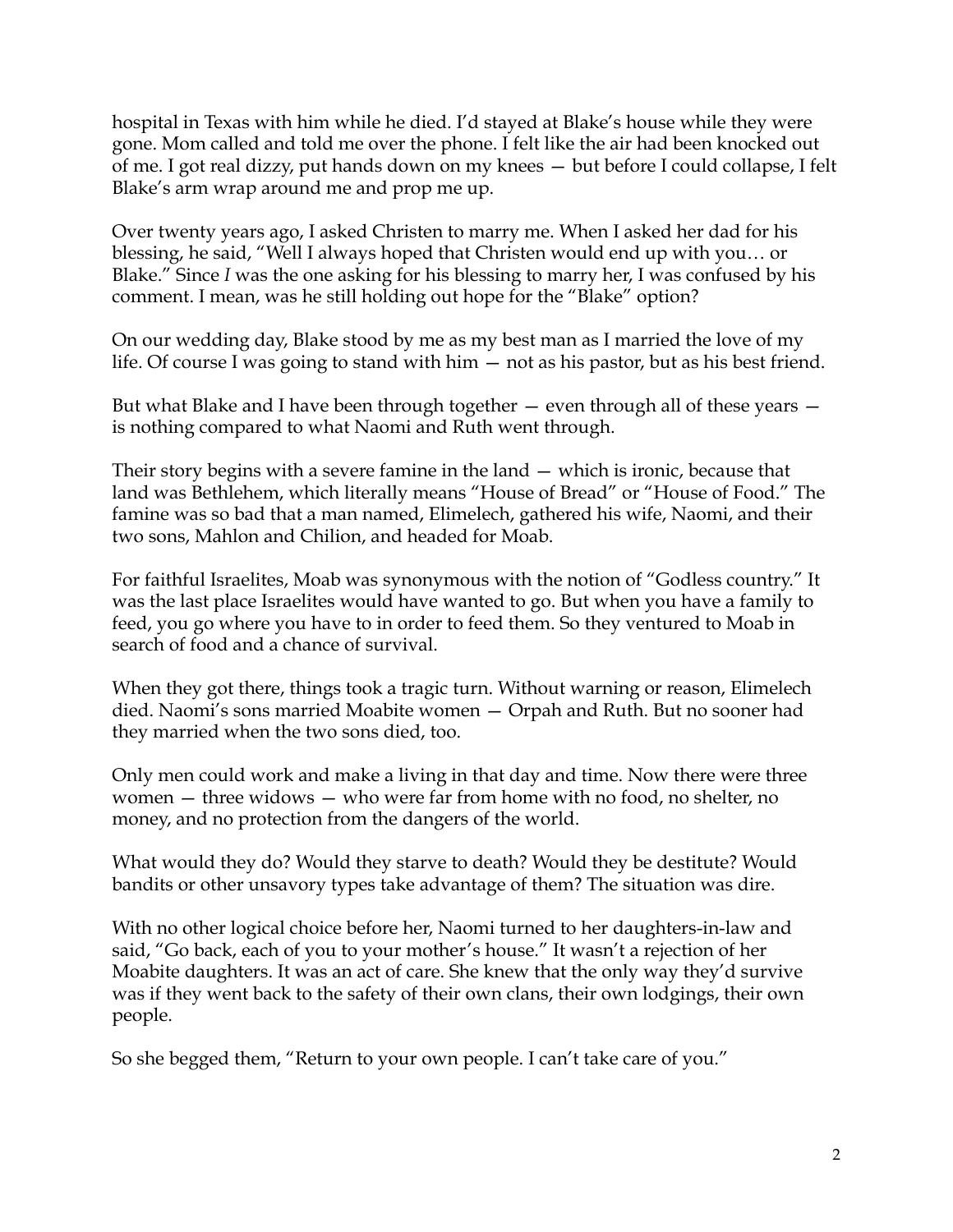And though it broke her heart, Orpah did as Naomi had said. "They wept together, Orpah kissed her mother-in-law [goodbye], *but*," says scripture, "Ruth *clung* to her"  $(1:14)$ .

And that is when Ruth said:

*Do not press me to leave you or to turn back from following you. Where you go, I will go; Where you lodge, I will lodge; Your people shall be my people; Your God shall be my God. Where you die, I will die there will I be buried (*1:16-17*).*

There is, perhaps, no higher model of friendship in all of scripture than this one, and it wasn't born out of laughter and good times and shared hobbies. It was born out of hardship — and *in spite of it*.

The easy road for Ruth would have been to return to her own people, but she chose to cling to Naomi, in spite of the hardship it meant she would face.

You know, all relationships are a choice, and they are the kind of choice that has to be made anew everyday. You choose each day, in small ways and large, whether you will continue a relationship with someone or not.

Will you answer that text? Will you pick up when they call? Will you treat them as equals or make them feel small? Will you be loyal to them? Can they count on you even when the cards are down and their back is against the wall?

Friendships are some of the most important relationships we have, sometimes even more important than family.

Frederick Buechner, says that friends are different than peers, colleagues, acquaintances, and family. "Friends are people you make part of your life *just because you feel like it*."

I like his sentiment, but I'm not sure I totally agree with his conclusion. Why? Because of Ruth. What Ruth modeled was something more than the kind of friendship that is based on how I *feel*.

The truth is, I can be fickle. I can be overly sensitive sometimes. How I *feel* about my friends can change with direction of the wind. Why would I base something as essential as my friendships on something as casual and unpredictable as my feelings?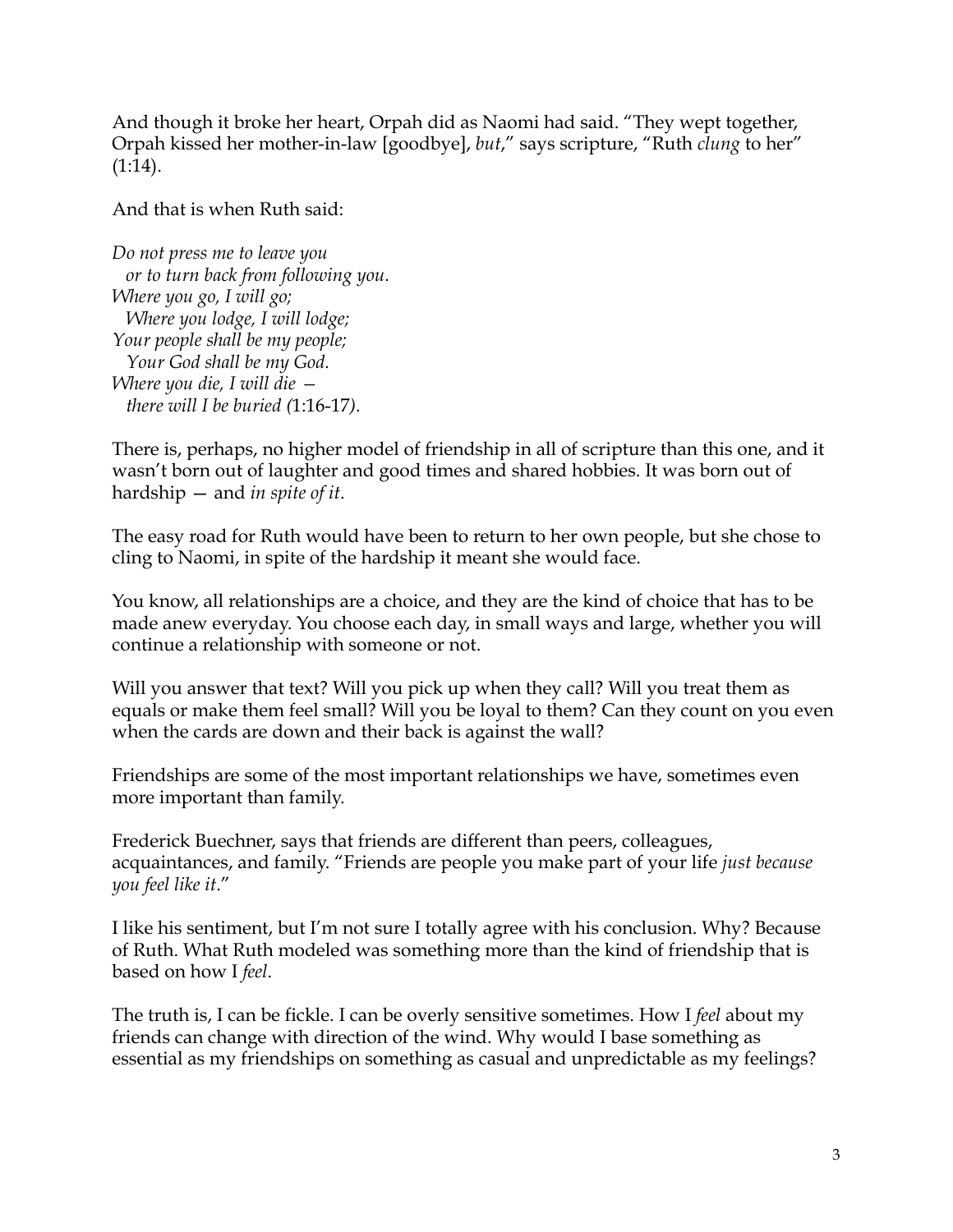Real friends are the people who can hurt your feelings and whose feelings you can hurt, but it doesn't change the fact that you still *choose* each other.

That's why Adele Ahlberg Calhoun suggests that friendship is a spiritual discipline. She points out:

"Friend*liness* is common currency today. We 'friend' one another on social media. User-friendly software always helps. Seeker-friendly churches make everyone feel welcome. And if you are in the eastern part of the United States, you can eat at Friendlys.

Friend*liness* doesn't require loyalties or major investments of time and energy. Friendliness may grease the wheels of human interaction, but it is not the same thing as *friendship*.

Friends are not a dime a dozen. They are not the same thing as allies, colleagues, neighbors, relatives and acquaintances. Friends require a degree of intentionality and self-donating love that goes beyond friendliness (*Spiritual Disciplines Handbook*, 175)."

That self-donating love has a word in the Hebrew language. It's the word *hesed.* It's often translated as "steadfast love" or "loving kindness," but it really carries with it the idea of a love and a loyalty that extends far beyond what the law requires or anything the recipient expects or deserves. In scripture, it's a word that is usually reserved for God. But Naomi uses the word *hesed* to describe Ruth (1:8).

What would we do without the Ruths of our lives?

The great Patristic father of the of early church, Basil of Caesarea, once said, "The Creator arranged things so that *we need each other*."

What would we do without the Ruths of our lives? I worry about folks who don't feel needed by anyone. I worry even more about those who don't think *they* need anyone.

The Church is the place where we openly and freely admit that we *need* each other.

"As it is," says St. Paul, "there are many members, but only one body. They eye cannot say to the hand, 'I have no need of you,' nor again the head to the feet, 'I have no need of you… But God has so arranged the body… [that] if one member suffers, all suffer together with it; if one member is honored, all rejoice together with it" (1 Corinthians 12:20, 24, 26).

Over seven years ago, you and I chose each other, didn't we?

During call weekend, we gathered downstairs for breakfast around tables and you all peppered me with questions. And in that time, I told you that this whole call process is strange, because if all goes as it's supposed to, we get engaged on the first date and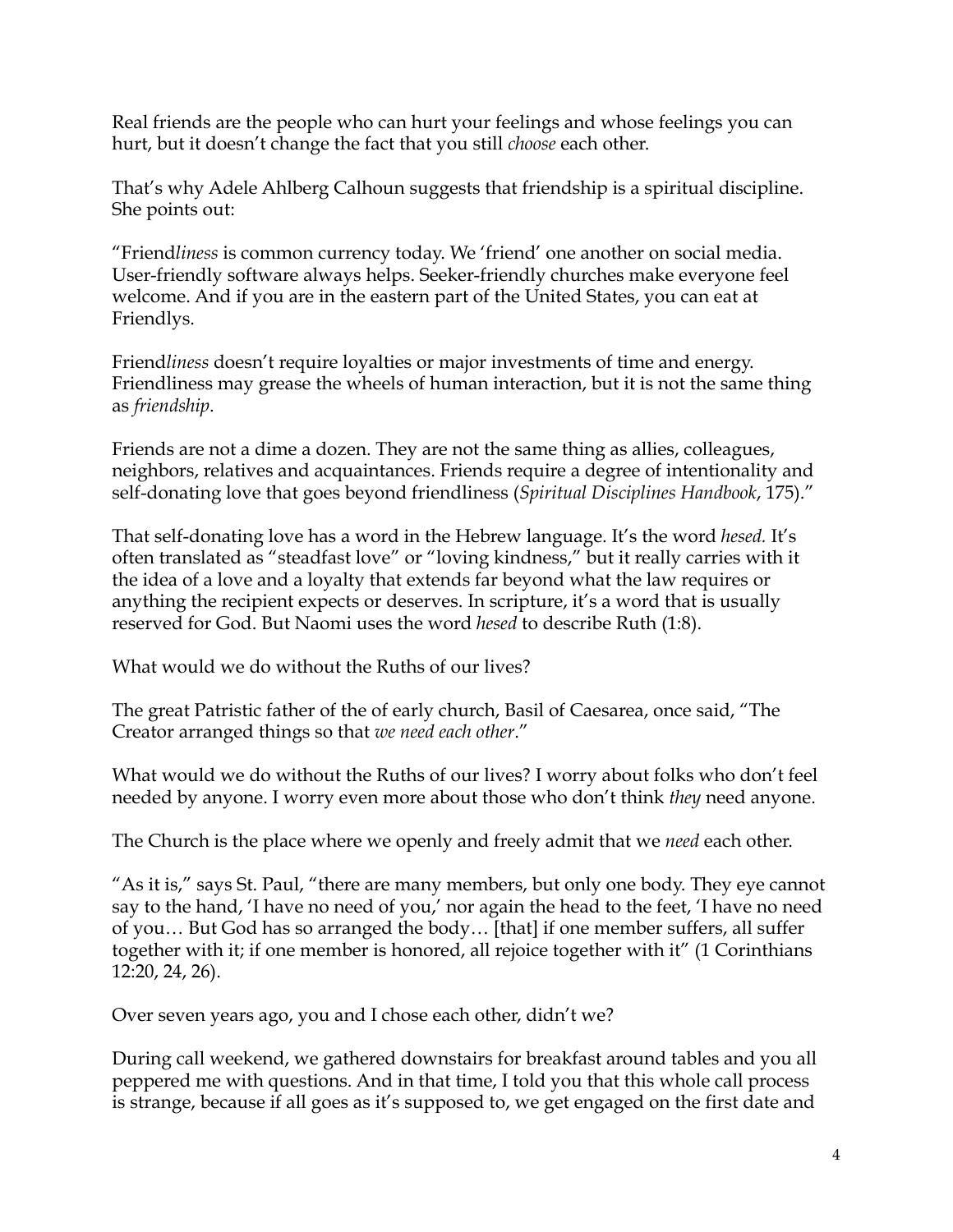we get married on the second. And on that Sunday morning, December 14, 2014, we chose each other. You put a ring on it.

Less than a year after that, I preached a sermon in which I tried to tell you that our relationship was ultimately doomed. I had reached that conclusion because I had come across an article that had proven that familiarity breeds contempt. Do you remember that?

I told you about a group of students from MIT, Boston University, and Harvard who had collaborated on a study to prove that familiarity does in fact breed contempt.

This was a tall order for them, because the belief that the more we know someone the more we will like them has actually been supported by decades of research in modern psychology.

But that belief was running up against a very different reality. If, as modern psychology had supposed, the better we knew someone the more we would like them, was true, then why do we see the disintegration of so many friendships over time, the termination of business partnerships, and what about the prevalence of divorce?

So this young team of thoughtful researchers set out to prove the rather pessimistic theory that familiarity breeds contempt.

Here's how they went about it:

Step one: establish that most people actually believe that familiarity breeds "liking."

To do this, they embedded a link on an online dating website that took willing participants to a simple survey that asked: "Whom do you think you would like more, someone about whom you knew 3 traits or someone about whom you knew 6 traits?"

The results were overwhelming. Over 80% of participants believed that they would more like the person that they knew more about.

Step one: complete.

Step two: prove the opposite was actually true  $-$  that familiarity with someone is actually more prone to reduce "liking" (or, as the saying goes, breed contempt).

On the same online dating website, they embedded a link to a survey that invited participants to list between 2 and 20 traits that they thought characterized themselves. They then took those lists of traits and had another sample population rate from 1 to 10 the traits from their collected list (1 wouldn't like at all, 10 would like very much).

The results demonstrated a significant negative correlation between the number of traits that were known and whether that person was deemed likable. The ones who only gave